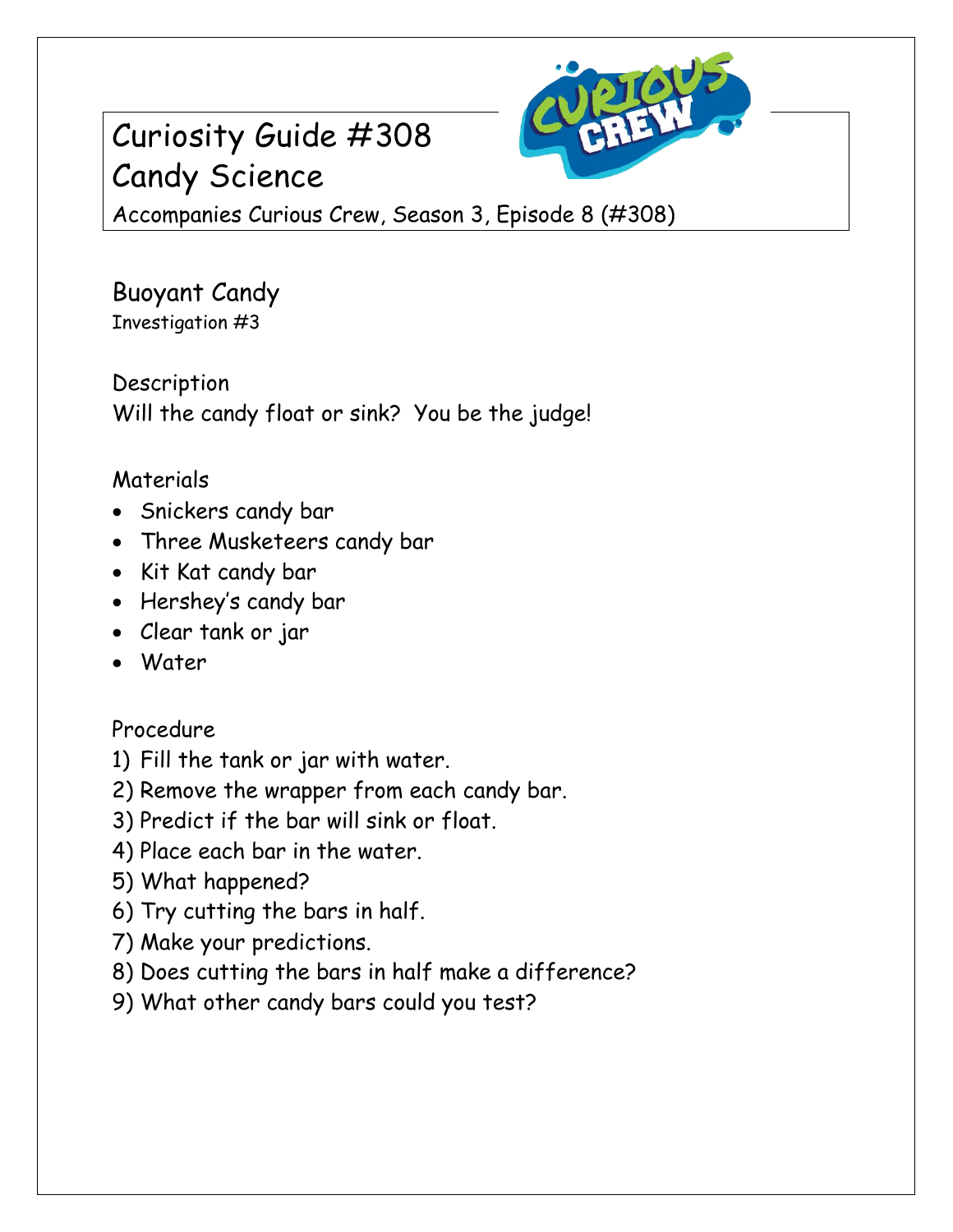#### My Results

#### Explanation

Some candy bars are denser than others. For example, both the Kit Kat bar and Three Musketeers floated, while the Snickers and Hershey's bars sank. Look closely at each of the candy bars.

The Kit Kat bar has several air pockets that reduce its total mass. The amount of water that the Kit Kat bar displaces weighs more than the bar, making it float.

The same is true with the Three Musketeer bar. Even though the Three Musketeers bar looks more solid than the Kit Kat, the whipped nougat filling has air mixed in during the whipping process.

With both the Snickers and Hershey's bars, there is less air in the bar. The chocolate is denser in the Hershey's bar, and the Snickers bar has even more mass with the added peanuts, caramel, chocolate, and nougat.